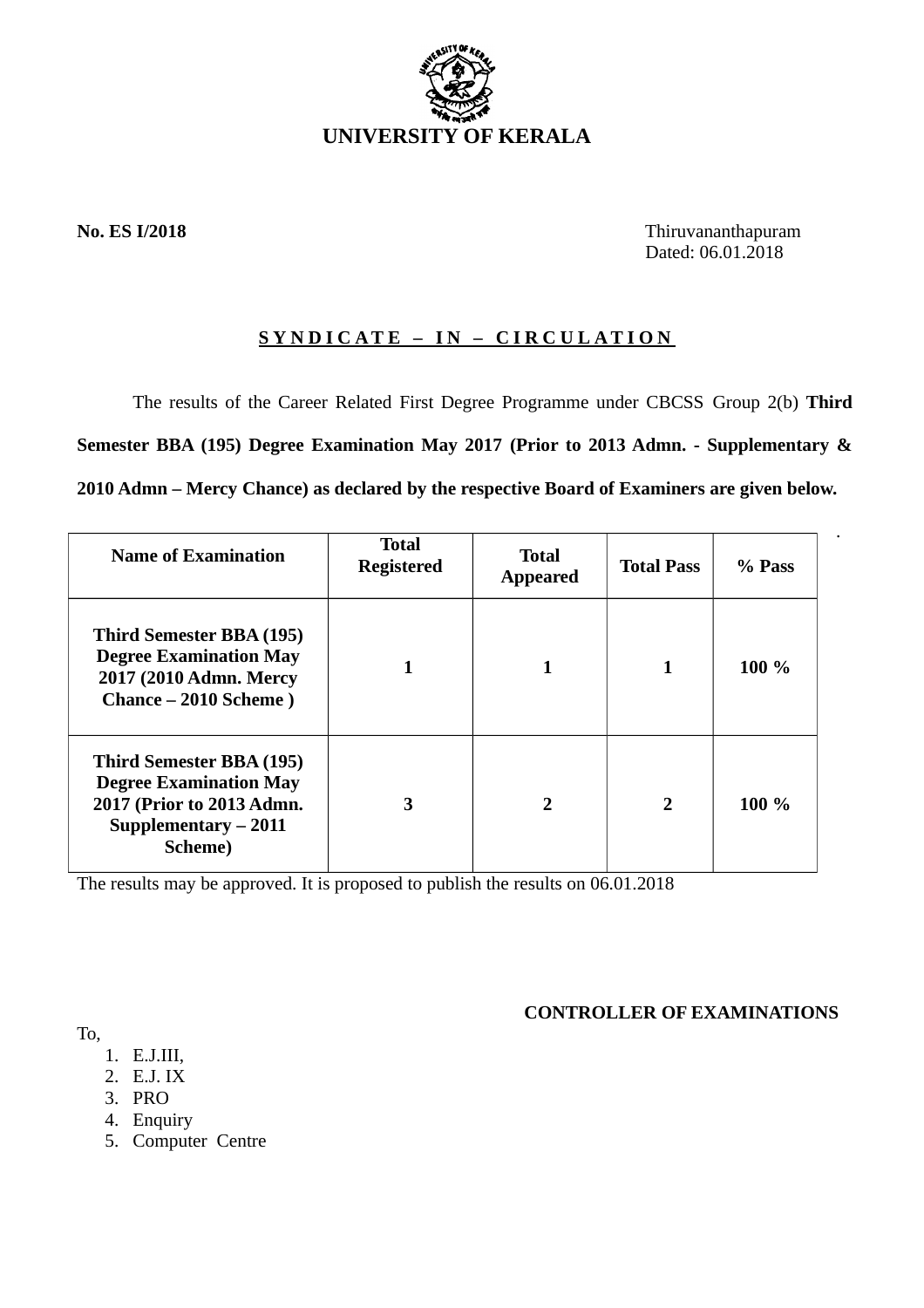**Not to be published before 06.01.2018**

**No. ES I/2018**



## **UNIVERSITY OF KERALA**

## **NOTIFICATION**

- 1. The following is the provisional list of Register Numbers of the successful candidates at the Career Related First Degree Programme Under CBCSS Group 2(b) **Third Semester BBA (195) Degree Examination May 2017 (Prior to 2013 Admn. - Supplementary & 2010 Admn – Mercy Chance)** as declared by the Board of Examiners.
- 2. Those who are successful in parts means: either the candidate has not obtained a separate minimum of 'D' grade in CE and ESE and/or has not obtained a minimum SGPA of 1.5
- 3. The Mark lists of the candidates will be sent to the respective Centers.
- 4. Mark lists will not be issued to the candidates in respect of whom their defects to be rectified although their results have been provisionally released now.
- 5. The last date for revaluation and scrutiny is **09/02/2018**. Candidates should make use of draft mark list available in the university website for applying for revaluation. Application for revaluation and scrutiny should be submitted through **ONLINE** only.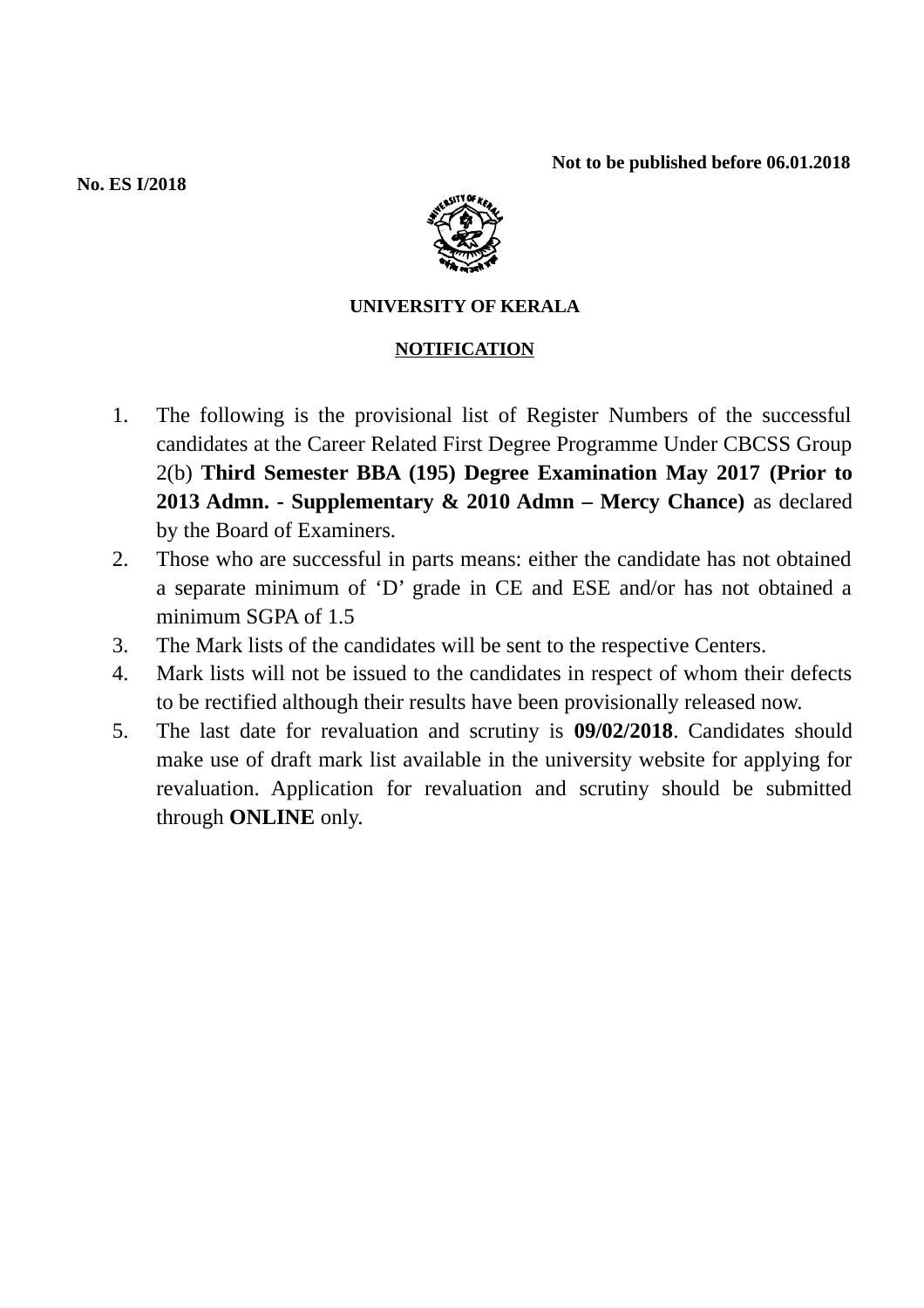## **PRIOR TO 2013 ADMISSION - SUPPLEMENTARY & 2010 ADMISSION - MERCY CHANCE**

| <b>COURSE CODE</b>         | <b>COURSE</b>                                                             |  |  |
|----------------------------|---------------------------------------------------------------------------|--|--|
| <b>BM 1341</b>             | <b>Decision Support System</b><br>(Prior to 2013 admn.)                   |  |  |
| BM 1342                    | <b>Business Law</b><br>$(2010$ admn.)<br>Company Law (2011 & 2012 admns.) |  |  |
| <b>BM 1343</b>             | Human Resource Management<br>(2010 admn.)                                 |  |  |
| BM 1344/<br><b>BM 1343</b> | <b>Financial Management</b><br>(Prior to 2013 admn.)                      |  |  |
| BM 1331/<br><b>BM 1344</b> | <b>Service Marketing</b><br>(Prior to 2013 admn.)                         |  |  |
| <b>BM 1345</b>             | <b>Taxation</b><br>$(2011 \& 2012$ admns.)                                |  |  |

University Buildings, Dated: 06.01.2018

 **Controller of Examinations**